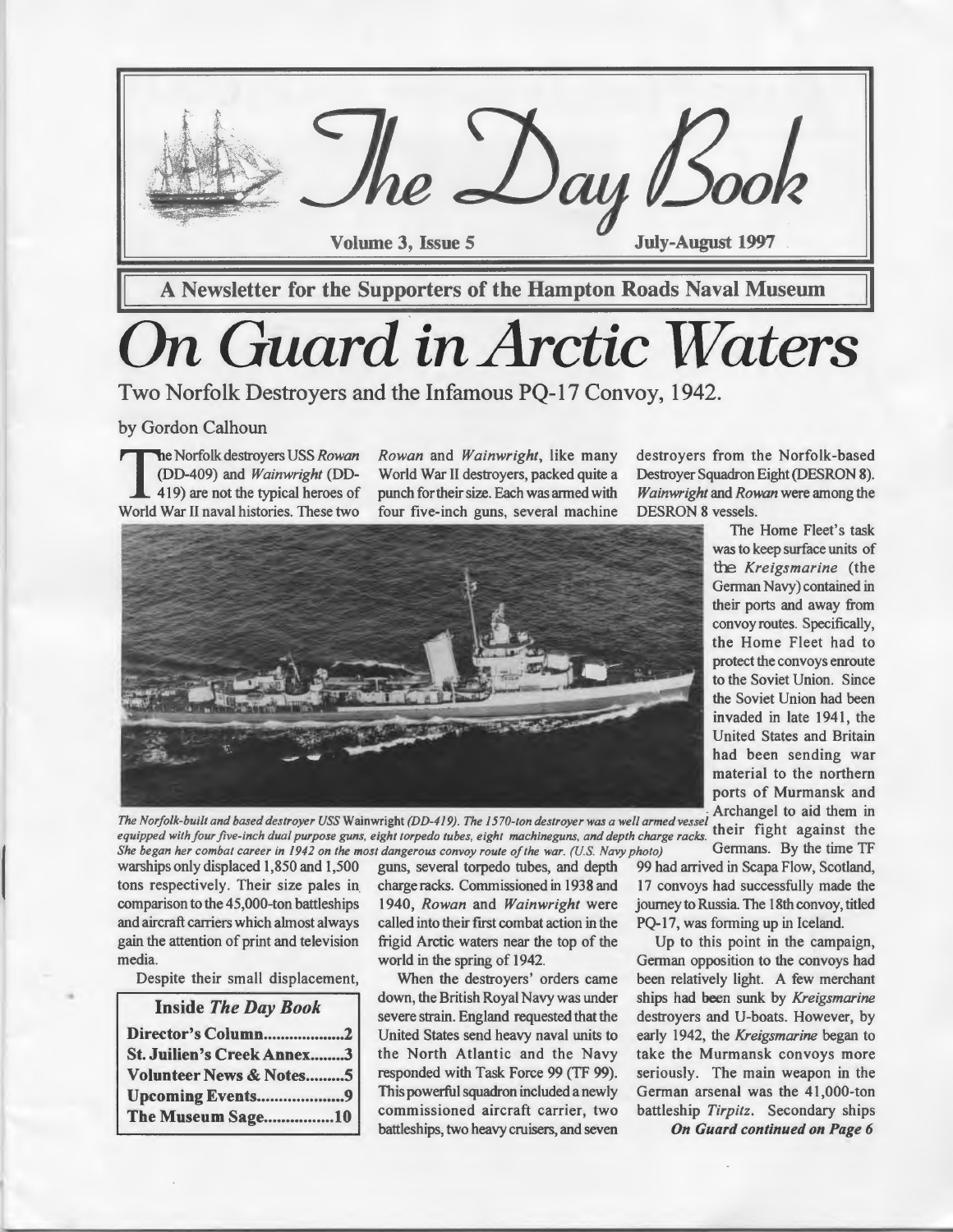# Making Friends

### The Director's Column

#### by Becky Poulliot

If you have visited lately, you know<br>the Hampton Roads Naval Museum<br>is hopping. The third graders have f you have visited lately, you know the Hampton Roads Naval Museum come and gone. Their teachers evaluated our educational program and the museum received high scores. Hopefully, this pilot program will become a regular part of the third grade curriculum for Norfolk's public schools. Thanks to all those docents who made "Life at Sea" so much fun for the children.

Fresh from our success with the third grade pilot tours, we now tum our attention to the Time Traveler program. The Hampton Roads Naval Museum is one of nearly 100 Virginia museums, historic sites, and areas participating in this learning program for school children. When children visit a Time Traveler site, they will be introduced to some aspect of the Commonwealth's history. Most of the participating institutions have developed special programs for the students. In our case, Educator Bob Matteson has produced a scavenger hunt. He has been testing the hunt on



*David and Julie Eisenhower talk with HRNM director Becky Poul/iot, HRNM docent Hunt Lewis, and Lt. Tom Whalen while on their visit to the museum during the NATO Azalea Festival (Photo by Bob Matteson)* 

both children and adults and has even Susan launched the initiative and Time stumped some of our volunteer docents. Come and try it!

Time Travelers is part of the Virginia History Initiative, a collaborative effort to highlight and strengthen the Commonwealth's educational and cultural offerings. Governor George Allen and his wife

Travelers earlier this year. Students earn credit for visiting the sites by having a passport stamped; in our case they receive a sticker. After visiting six sites, the students receive a T-shirt. The program lasts until November.

The museum is also easing its way into the summer by setting aside one afternoon each month to share the scuttlebutt. In this case, the "Scuttlebutt Summer Series" permits staff and volunteers to share their research findings with any and all takers. So, buy a cold drink at the Galley Restaurant and join us under the Celebration Pavilion. See page 9 for the speaker's schedule.

The museum continues to participate in community happenings. During April's NATO Azalea Festival week, we were fortunate to have two very special guests: David and Julie Eisenhower. What a pleasure for docents and staff to share our museum's treasures with a family that played such a pivotal role in 20th century military history. The Eisenhower visit prompted some television coverage which is always beneficial.

*Making Friends continued on page 4* 

![](_page_1_Picture_13.jpeg)

#### About *The Day Book*

*The* Day *Book* is an authorized publication of the Hampton Roads Naval Museum (HRNM). Its contents do not necessarily reflect the official view of the U.S. Government, the Department of Defense, the U.S. Navy or the U.S. Marine Corps and do not imply endorsement thereof. The HRNM is a museum dedicated to the study of 220 years of naval history in the Hampton Roads region. The museum is open daily from 10 a.m. to 5 p.m.

*1he* Day *Book's* purpose is to educate and inform readers on historical topics and museum related events. It is written by the staff and volunteers of the museum. The newsletter takes its name from a 19th century Norfolk newspaper.

•

Questions or comments can be directed to the Hampton Roads Naval Museum editor. *The* Day *Book* can be reached at (757) 322-2993, by fax at (757) 445-1867, or write *1he* Day *Book,* Hampton Roads Naval Museum, One Waterside Drive, Suite 248, Norfolk, VA 23510-1607. The museum can be found on the World Wide Web at http://naval-station.norfolk.va.us/ navy.html. *The* Day *Book* is published bi-monthly with a circulation of 1,200.

### **HRNM Staff**

*Director* 

*Becky Poulliot Curator Joe Judge Education Specialist Bob Matteson Exhibits Specialist Marta Nelson Museum Technician Ofelia Elbo Assistant Curators*  Lt. *Tom Whalen Tom Dandes BTCS (SW) Editor of* The Day Book *Gordon Calhoun Director, HRNHF Maj.Gen.Dennis Murphy, USMC (Ret)*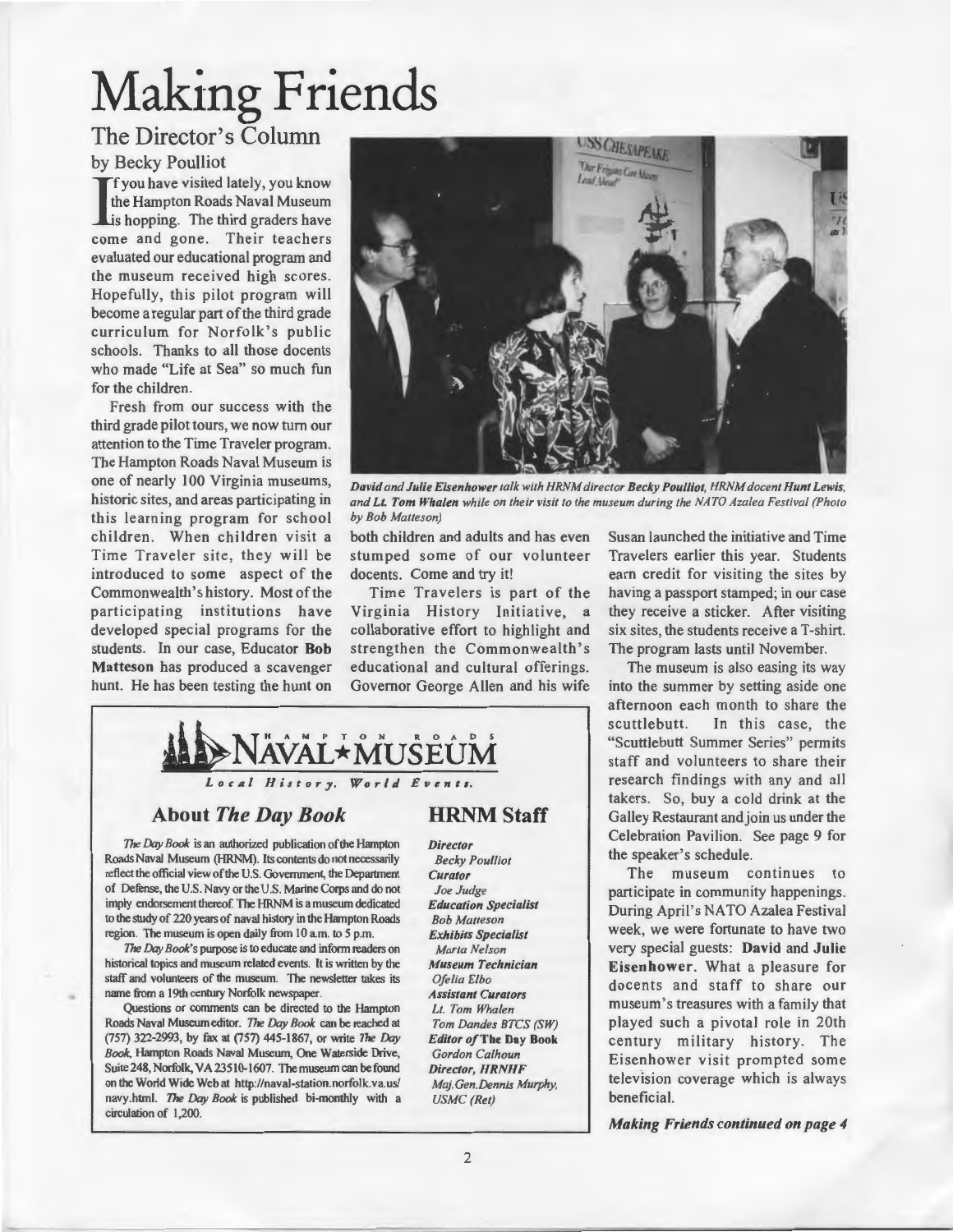## **Hampton Roads' Hidden History: St. Julien 's Creek Annex**

#### by Joe Judge

The history of the Navy in<br>
Hampton Roads has many great<br>
attractions, like the duel of the<br>
strengthed LISS Monitor and CSS Hampton Roads has many great ironclads USS *Monitor* and CSS *Virginia,* or the departure of the ships participating in Operation *Torch* in 1942. It also has smaller stories that are present in places that we drive by.

Workers at the magazine assembled and broke down cartridges and made small caliber shell cases. They loaded the shells with black powder, and with an explosive known ominously as "D."

Originally, St. Julien's was a part of the nearby Norfolk Naval Shipyard. Around the turn of the century it had

![](_page_2_Picture_5.jpeg)

*Workers repair railroad tracks at the Naval Ammunition Depot at St. Julien 's Creek, Jan. 9, 1939. For many years, this facility manufactured and stored much of the Atlantic Fleet 's ammunition. This activity has since been moved up to the Yorktown Naval Weapon Station. Today, St. Julien 's is the headquarters of the U.S. Navy 's Inactive Fleet and several other Naval activities. (HRNM photo)* 

These places are out of the way, but are still important and rich in history. Such a place is St. Julien's Creek Annex in Portsmouth, Virginia. Recently the staff had a chance to visit this place for the first time.

•

St. Julien's Creek Naval Magazine sprang to life on 48 acres on the southern branch of the Elizabeth River in 1897, just in time for the Spanish American War. The job of "St. J's," as the facility is delightfully known, was ordnance. ten buildings and two small docks, each about 100 feet in length. Ordnance was moved among these buildings on manpowered rail carts, running on small gauge tracks. In was only in 1906 that it was considered safe to use mules to assist in moving these cars. In 1911, the magazine began to use hydraulic presses to load shells, a change from manual loading techniques in which weights were dropped into the projectile cavity to compress the load. In 1916, the facility

began to use TNT in shells which was more readily available. Working at St. J's was not for the faint hearted.

By the time of World War I, St. Julien's had expanded to 175 buildings on 215 acres. St. Julien's was now an independent command having separated from the shipyard. The facility, known in 1917 as the "Naval Ammunition Depot," participated in one of the largest American projects of World War 1: the North Sea Mine Barrage. Allied navies were struggling with German U-boat successes. The U.S. Navy concocted a plan where mines would placed in the North Sea to pin the U-boats in Germany. At St. Julien's, 1,200 enlisted personnel loaded mines with TNT 24-hours a day. These valiant workers labored in TNT dust inside a building designed to hold 4 *million* pounds of explosive. The facility assembled over 100,000 of these 300-lbs electric contact mines without one single accident. See the article entitled "Another Nail in the Kaiser's Coffin" in Vol. 2 Issue 2 of *The Day Book* for more information on this operation. Besides the mines, workers continued to load and assemble various kinds of naval gun ordnance.

Like military facilities everywhere, December 1941 brought immense changes to St. J's. During the war, over 4,000 civilians worked at the Depot, including 1,300 women. Additional officers, Marines, and sailors brought the workforce to over 5,000. Ammunition of all different calibers, from 20mm ammunition used in antiaircraft guns to the monster 16-inch battleship shells, was assembled. An average of 12,500 tons of ammunition was shipped from St. J's each day. In 1945, a new dock was completed. Up to 24 barges could now be docked at the Depot.

The dangerous work at St. J's continued during the Korean and Vietnam War. The Depot kept up with the demands of the fleet while employing far less people than in World War II. For example, during the conflict in southeast Asia, St. J's had about 900 employees. St. J's continued

*St. Julien's continued on page 4*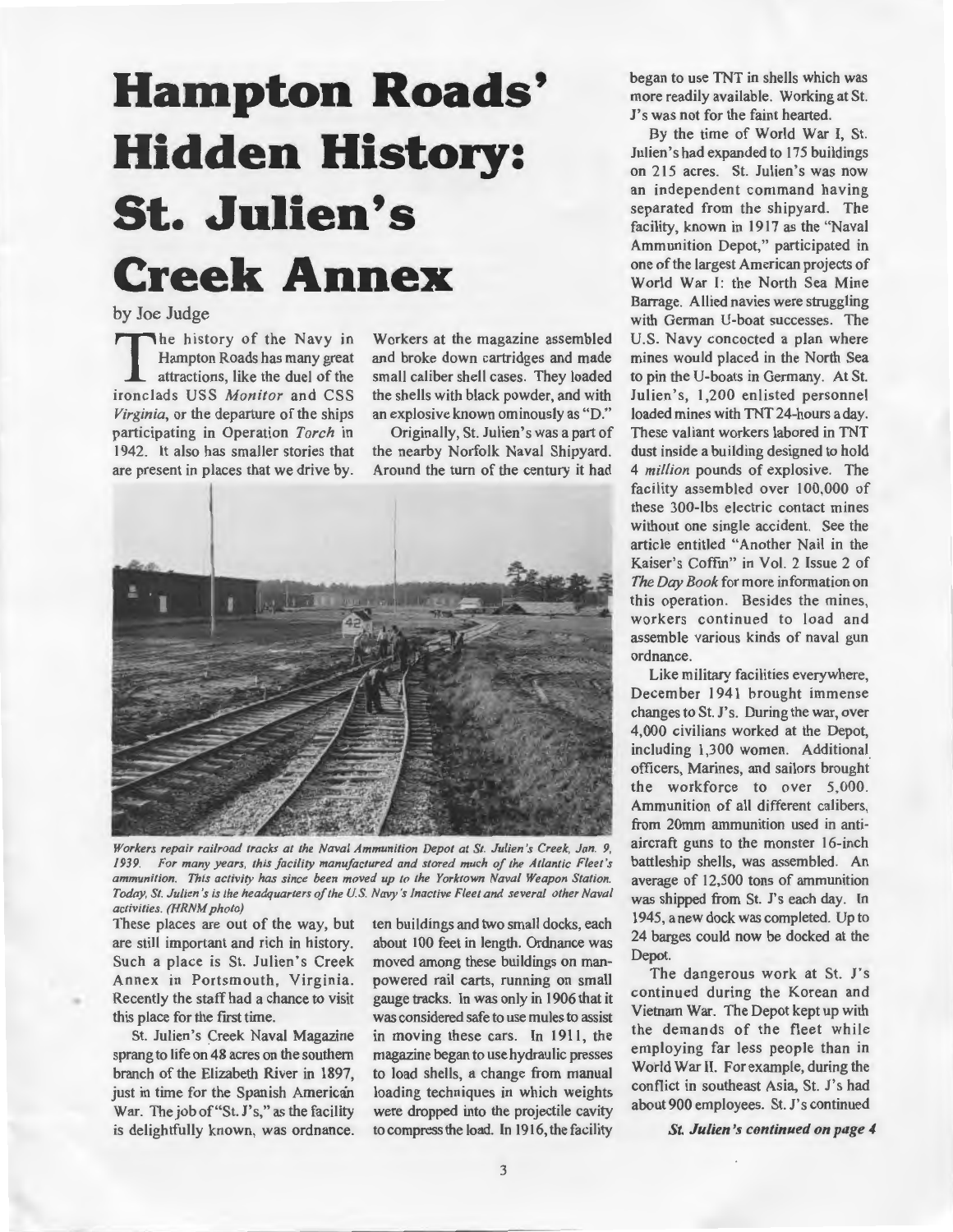*St. Julien's continued from page 3*  to function as a shell loading plant, becoming an annex of the Naval Weapons Station Yorktown in 1970. In that same year, St. J's 73-year safety record came to a sudden end with a major accident. This accident convinced the Navy that facility was too close to residential areas for safety, and all ordnance production handling and storage facilities were transferred up to Yorktown.

Today St. Julien'sCreek covers about 500 acres and is home to over 20 Naval activities including the Shore Intermediate Maintenance Activity and the Headquarters of the Navy Inactive Fleet (see side-bar). St. J's is still serving the Navy and the after 100 years.

The old ordnance facility still has a mystery: its name. Despite the efforts of many history sleuths, the origin and meaning of the name "St. Julien's" has never been conclusively discovered. A common, but unproved, story credits the name to a man named William Julien who once lived in the locality. Whether he was so good as to merit a title of saint, or perhaps so bad to earn it ironically, is lost in the mists of time.  $4b$ 

### **The Fleet Who Waits: The Navy's Inactive Ships**

**1** ne of the many commands<br> **1** Creek Annex is the<br> **1** Headquarters of the Navy Inactive headquartered at St. Julien 's Creek Annex is the Headquarters of the Navy Inactive Fleet known to locals as "the sleeping fleet" or "the ghost fleet." The fleet, consisting of ships kept in a reserve status by the U.S. Navy for future use, had its origins at the end of World War II. The Navy established the Atlantic and Pacific Reserve Fleets to preserve selected ships. Preserving ships, more commonly known as "mothballing," was not a new concept. The early U.S. Navy would frequently mothball their wooden frigates in times of peace, for example. However, never were so many ships mothballed at once as they were after World War II.

During the wars in Korea and Vietnam, ships from this fleet were reactivated for use in the Pacific. More recently in the 1980's, the great World War II battleships *Iowa* (BB-61), New *Jersey* (BB-62), *Missouri* (BB-63), and *Wisconsin* (BB-64) all emerged from retirement for a few years.

In 1966, the Naval Sea Systems Command took responsibility for the ships. The reserve fleets were renamed "Naval Inactive Ships Maintenance Facilities" or NISMF's. The Officer in Charge of NISMFs is headquartered at St. J's. The men and women of the Navy Inactive Fleet Maintenance Program put the great warships to sleep and install and maintain their life support systems. These life support systems include surface preservation, fire and flood alarms, dehumidifiers, and other systems that monitored 24 hours a day.

There are no sleeping ships actually located at St. J's. The 189 ships, 78 inactive service craft, and 51 active service craft are located in seven facilities around the country. Two of these facilities, Ft. Eustis and Portsmouth, are in Virginia. The other five facilities are in Philadelphia, PA; Beaumont, TX; San Pedro, California; Bremerton, Washington; and Pearl Harbor, Hawaii. *-J.J.* 

#### *Making Friends continued from page 2*

Summer is the time to relax with family and friends. Do not forget to bring yours to the Hampton Roads Naval Museum for a tour or a special program. Also, watch the mail for information on the annual museum friend's cookout. If you have any idea, call me. We are forming a cookout committee.

Finally, I would like to recognize the museum 's own BTCS (SW) Tom Dandes. While his official status in the Navy on hold, BTCS Dan des *BTCS (SW) Thomas M. Dandes is "piped over the side " during his retirement ceremony held in the museum 's* 

held his retirement *Great White Fleet gallery. (Photo by Bob Matteson)* Jamestown Exposition gallery during the Memorial

ceremony in the museum 's Day weekend. Senior has chief petty officer, assistant Great White Fleet/ been with the museum a curator, and residential little over two years serving as the museum 's leading

mechanic. The museum staff can not thank him enough for keeping the museum together in one piece. He will difficult to replace.

Dicky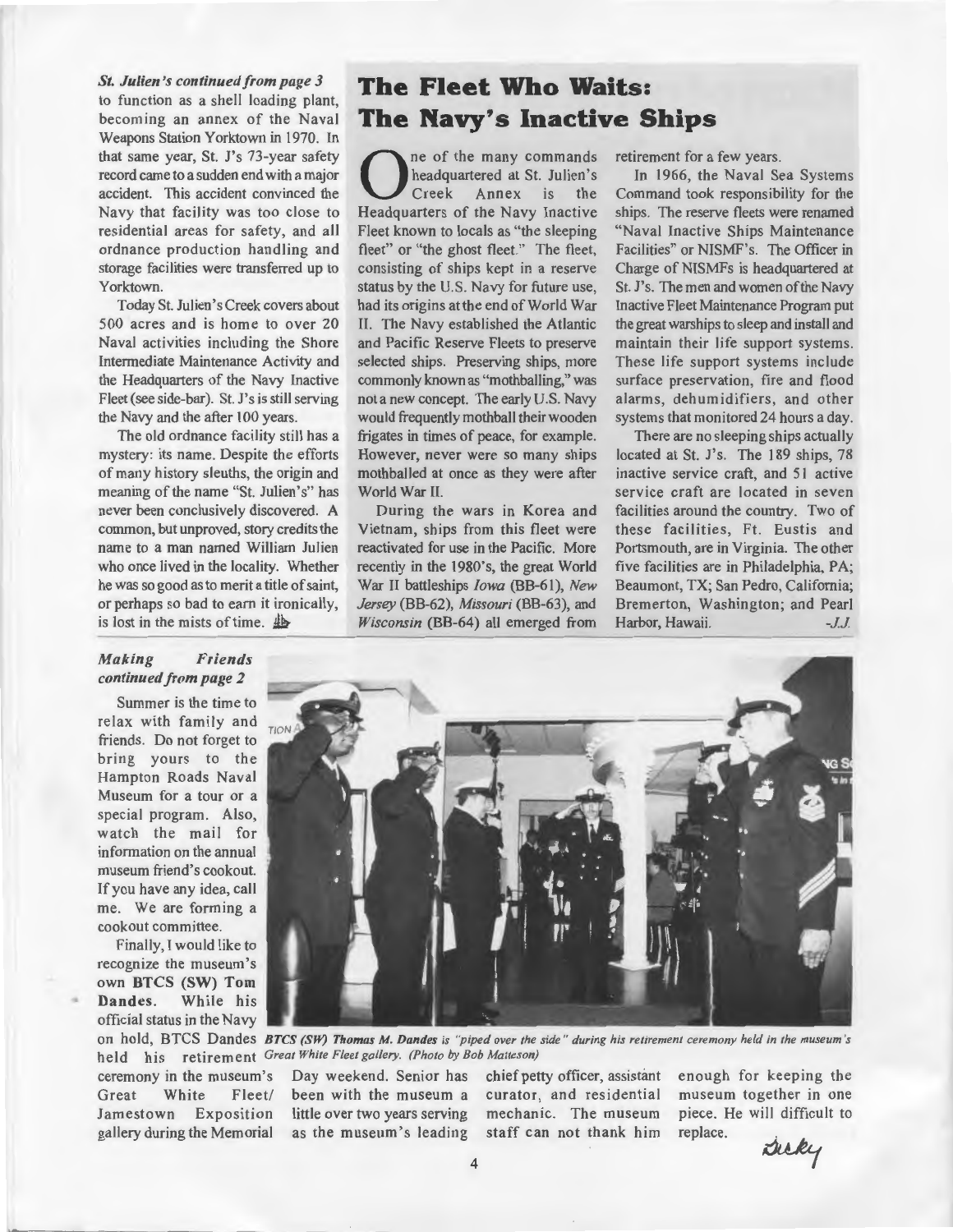### Volunteer **News & Notes**

#### *Time Travelers Program*

S it was mentioned in the<br>Director's column, the<br>Mirainia History Initiative's Time Director's column, the Virginia History Initiative's Time Travelers program. Docents need to be aware of the specifics of how this program works.

Participants in the program will have a newspaper-like passport. We

![](_page_4_Picture_4.jpeg)

*The Time Travelers logo* 

have some extra copies of this passport if visitors would like one. Bob has developed a scavenger hunt for the students to complete. Upon completion, they will receive one of the "I Stood Watch at the Hampton Roads Naval Museum" stickers as a passport stamp. If you have any specific question or if problems come up, contact either Becky or Bob.

#### *New Volunteer*

•

nne Prince is the newest person Ato volunteer for the museum. Anne is no stranger to the Navy as she served for eight years as a yeoman chief petty officer in Washington D.C. She served from 1943-1951. She and her husband Ellis have three grown children, one of whom is a vicepresident of the National Hockey League, and live in Norfolk. Please welcome her to our extended museum family.

#### *Volunteer Events*

'wo events for the volunteers are **L**currently in the planning stage. The frrst one is the annual summer picnic. At the June 10 docent meeting, a committee was formed to brainstorm ideas and to get things rolling. Current committee members are Gene Hanlin, Margaret Godfrey, Gurley Ritter, and Harold Anten. Gurley will explore the Norfolk Yacht and Country Club as a possible site. If you have ideas, let us know. The only prerequiste is that the

Turpin, and museum director Becky Poulliot are the current members. If you would like to help out on either one of these events or have ideas, please contact Becky.

#### *Animals in the Navy Exhibit*

Some of you might be aware that the Somuseum is planning to install a temporary exhibit on animals in the U.S. Navy. We are planning to open this exciting new exhibit sometime in the fall.

Not familiar about the differences between a kukoo and a bear? The staff

![](_page_4_Picture_15.jpeg)

*Downtown Annapolis, MD. A volunteer committee is currently planning an overnight trip to this city. (Photo provided by the Anne Aurdel County Visitor and Convention Bureau)* 

cost should be contained at \$10 or less of the museum will be giving classes to per person. Let's make this year's educate the docents about the history of cookout a successful one. animals in the Navy and about the kind

overnight trip to Annapolis, MD. This for details in the mail. trip would provide an in-depth tour of **Finally...** the Naval Academy and its museum along with other historic places. A committee for this event has been formed to work on the details of the trip and how much it will cost. Sally Tobin, Gurley Ritter, Preston

The second event is a proposed of material that will be on display. Look

We would like to thank Ann Vernon, the director of education at the Chrysler Museum, for speaking to us about designing tours for young children at the June 10 docent meeting.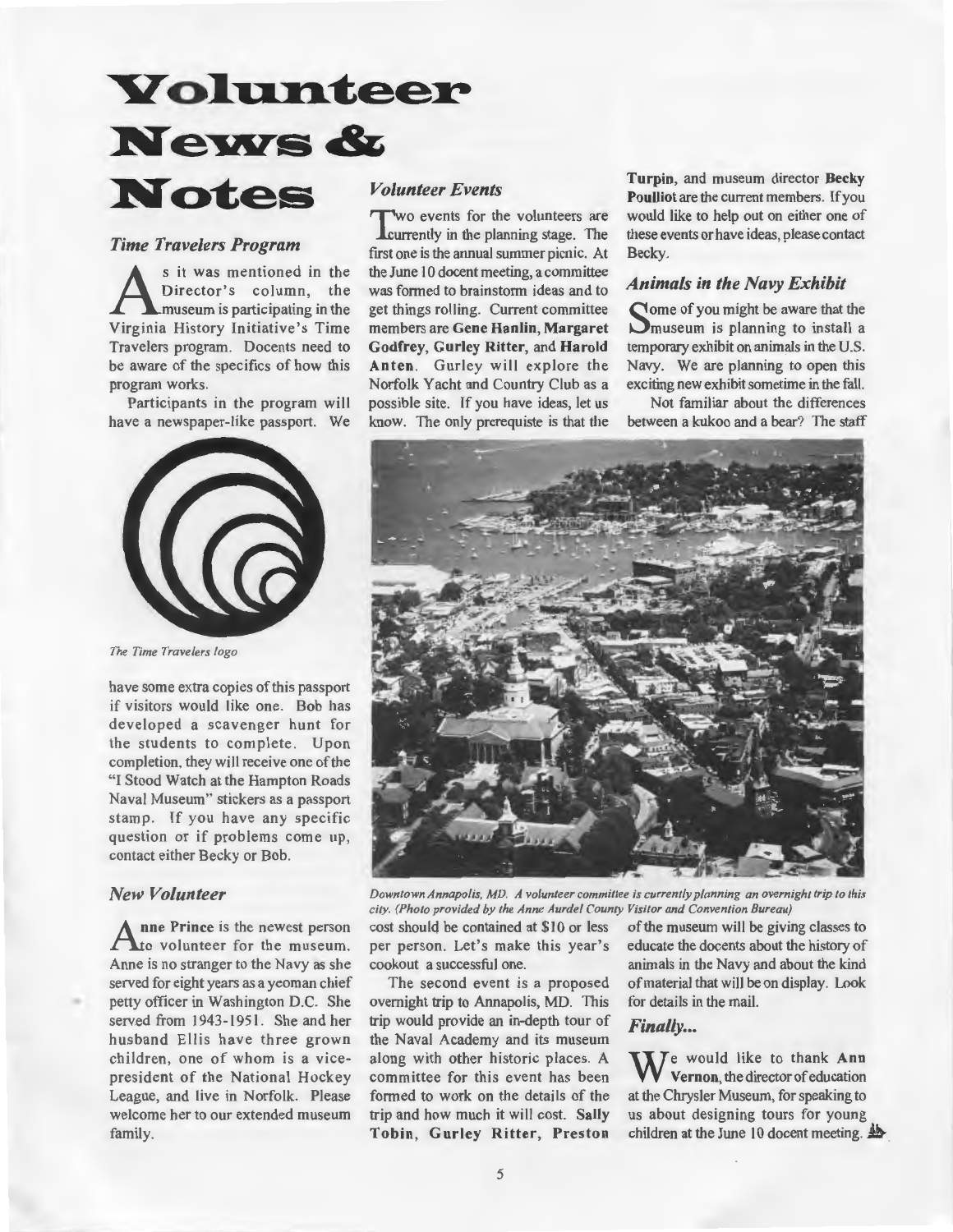#### *On Guard Continued from Page 1*

included two heavy cruisers, 13 destroyers, a few torpedo boats, and 10 U-boats. The *Luftwaffe* reluctantly released a few squadrons of FW-200 Condor spotter aircraft and HE-111 and JU-88 torpedo bombers. The Germans began receiving reports of the formation of another Murmansk-bound convoy in Iceland and decided to make an example of it.

Thirty-three merchant vessels, 22 of which were American, assembled in Reykjavik, Iceland in early June, 1942. Well aware of the possible threat that German forces posed, the Allies created three squadrons to provide protection for PQ-17.

The first squadron consisted of seven destroyers, two submarines, two specially modified anti-aircraft vessels, and a Catapult Merchantman vessel. The latter ship was a merchant vessel with a catapult and Hurricane fighter. This squadron would provide close escort for the merchant vessels. The second squadron consisted of the heavy cruisers USS *Wichita* (CA-45) and *Tuscaloosa* (CA-37), HMS *Norfolk* and *London* with *Rowan, Wainwright* and the British destroyer HMS *Somali* providing escort. This squadron was called Cruiser Squadron I (C.S. 1). If the Germans sortied their surface vessels, the ships of C.S. 1 would be the first ones to offer assistance to PQ-17. The final squadron was the Home Fleet itself and would sortie from Scapa Flow. The Home Fleet consisted of two battleships, including USS *Washington* (BB-56), an aircraft carrier, three cruisers, and 12 destroyers. The fleet would trail about 300 miles behind PQ-17 and intercept *Tirpitz* if she offered combat. In addition, the Allies also sortied nine British, Free French, and Russian submarines to watch the Norwegian coastline.

Kriegsmarine was well aware of the convoy's departure. However, the Germans did not get an exact fix on the convoy until July I, five days after it had left Iceland. U-boats from the *Kriegsmarine's Gruppe Norde* spotted the convoy moving at eight knots just north east of Jan Mayen (a small island group about 300 miles northeast of Iceland) in the late afternoon. FW-200 aircraft confirmed the U-boats sighting. Heavy fog worked to the Allies' advantage as it made it difficult for

![](_page_5_Picture_6.jpeg)

*Weighing in at 41,000-tons and armed with eight 15-inch guns, the German battleship Tirpitz was a major concern of Allied planners. The presence of this warship forced the Allies to sortie at least two battleships with every convoy heading for the Soviet Union.* (U.S *Navy photo)* 

The individual merchant ships had their own armament mainly anti-aircraft

> weaponry. Sailors from the U.S. Naval Armed Guard manned them. The armament, however, was not adequate as it averaged out to one four-inch gun and four machine-guns for each ship. To make up the difference, the Armed Guard unpacked tanks being delivered to the Russians in order to use the tanks' 37mm guns.

The convoy cleared Iceland, loaded with tanks, ammunition, aircraft parts, and raw materials. The Home Fleet left Scapa Flow on June 26, 1942. This set the stage for a major showdown.

German air reconnaissance spotted the Allied battleships north of Scotland on June 28.

German aircraft and submarines to continue tracking the convoy. The Germans were also confused by sightings of a home-bound Allied convoy (QP-13) and had trouble distinguishing the difference between the two. However, they correctly assumed the path of PQ-17 even with sketchy reports. With the convoy spotted, the Gennans put their plans into action.

At the same time the U-boats picked up the trail ofPQ-17, C.S. I steamed out ofSeidisfjord, Iceland at a brisk 18 knots. C.S.l planned to meet up with PQ-17 northeast of Iceland and to follow them within extreme visual range. British intelligence, specifically the ULTRA code breaking project, picked up radio traffic that said the Germans had spotted PQ-17 and had scrambled torpedo bombers to intercept.

British intellegence transmitted a warning to C.S.1 the next morning, July 2, but not to PQ-17. The C.S. 1

*On Guard continued on Page* 7

![](_page_5_Picture_16.jpeg)

•

Lacking adequate anti-aircraft guns, enterprising U.S. German intelligence had *Naval Armed Guard sailors rolled out M-3 Lee-Grant tanks that were meant for the Russians onto the decks of the merchant* reported the formation of PQ-17<br>*ships during the PO-17 operation. (U.S. Navy photo)* in Iceland for some time and the *ships during the PQ-17 operation. (U.S. Navy photo)*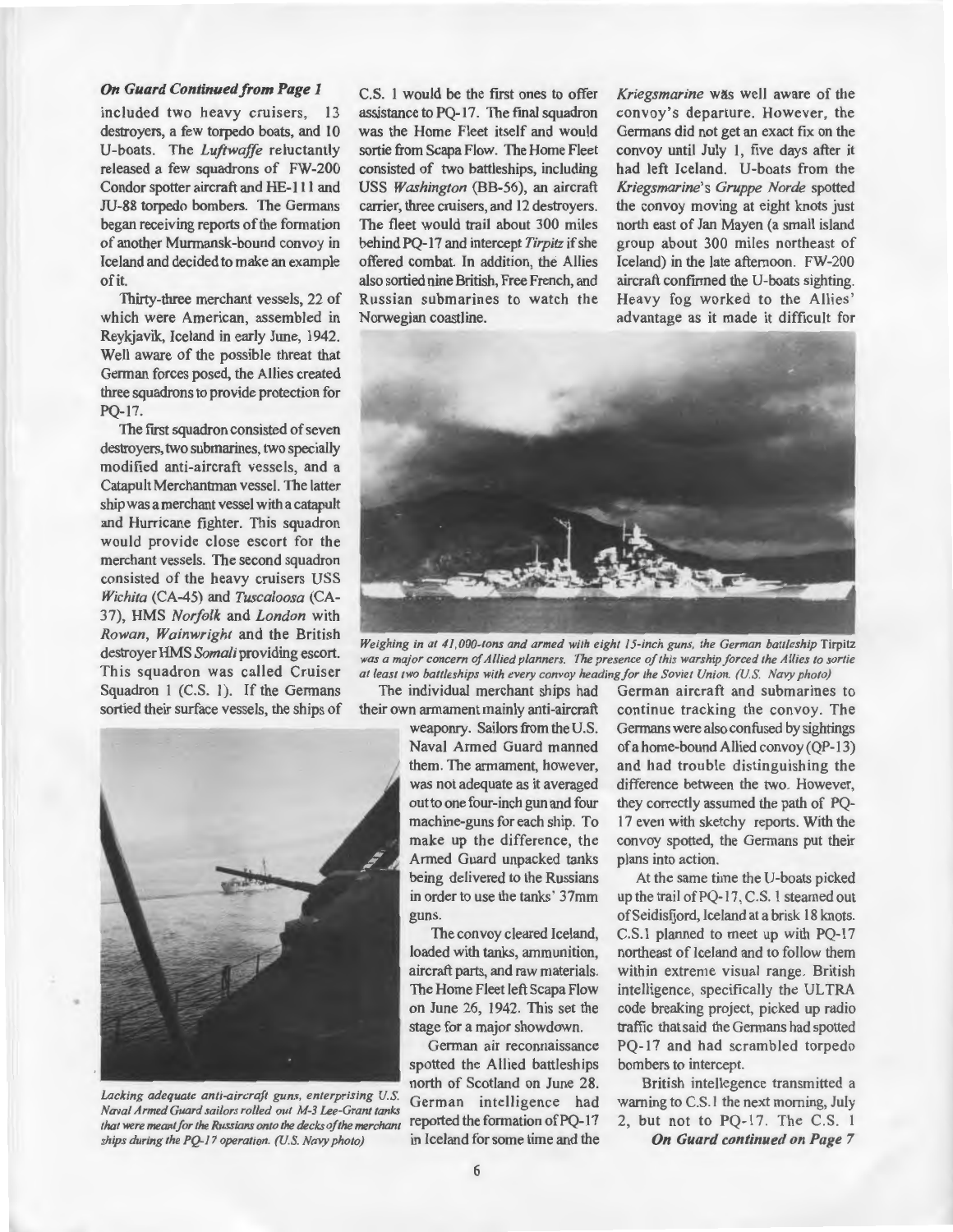![](_page_6_Figure_0.jpeg)

*On Guard continued from page 6*  commander ordered *Rowan* to join PQ-17 and transmit the message of a pending attack visually so as not to break radio silence. Twenty minutes later *Rowan*  went to general quarters and accelerated to 30 knots. She arrived too late to give the advance warning.

Eight JU-88 torpedo bombers attacked PQ-17 just as *Rowan* joined the convoy. *Rowan* added her four five-inch guns and several machine guns to the convoy's anti-aircraft screen and succeeded in shooting down one of the bombers. None of the bombers scored any hits. PQ-17 had survived her first test. With the bombers driven off, *Rowan*  pulled along side the convoy's tanker, SS *Aldersdale,* and refueled. Once the refueling was complete, *Rowan* took up station about 2,000 yards in front of the convoy.

Throughout the rest of the day, six of the nine U-boats in the area tried to work their way into firing position. Constant harassment by PQ-17's escorts prevented them from getting a shot off.

The next morning C.S.l recalled *Rowan* from PQ-17. Fog rolled in that morning and a few icebergs were spotted, but overall the weather was unusually

calm. At 1420, spotters aboard *Wainwright* noticed two FW-200s shadowing PQ-17 and C.S. 1. The German aircraft followed the two squadrons for over five hours and even tried to down one of the American cruiser's spotter aircraft. *Wainwright*  opened fired on one of the Condors and drove it off. But the Condors had succeeded in transmitting the location of PQ-17 and a second aircraft attack was launched. This time, 26 HE-Ill and JU-88 attacked the ships on PQ-17's starboard side. The attack aircraft never got a clear chance at any of the merchant vessels due to the fog and low cloud cover. Bombs were dropped but no ships were hit.

While the Germans attacked PQ-17 with U-boats and aircraft, the *Kriegsmarine* ordered the surface ships to move to a more northern location. The change of base operation ran somewhat afoul when one cruiser and three destroyers all struck rocks while coming out of their Norwegian ports. The decision was made to go without them. *Tirpitz,* two cruisers, and accompanying destroyers and T-boats (German torpedo boats) moved up to the North Cape of Norway to wait.

The morning of July 4 started with a rude awakening for PQ-17. A lone HE-I I I broke through the cloud cover at 0300, surprised the escorts, and dropped a torpedo on the convoy. The torpedo passed by two merchant ships and eventually struck home on the Liberty ship SS *Christopher Newport*. The torpedo crippled *Newport* and was eventually sunk on purpose by friendly fire. *Wainwright* spotted several more Condor aircraft throughout the day and fired at a few at extreme range. With C.S.I about ten miles behind, two columns of HE-Ill attacked PQ-17 at 1618. Convoy gunners downed three of the aircraft with no hits on the merchant vessels.

*Wainwright* detached from C.S. I and joined PQ-17 just as a second wave of aircraft began to make their run. This time six HE-Ill attacked, but once again were driven off by accurate fire without lost. *Wainwright* placed herself at the front of the convoy ready to break up any further attacks. A third wave came later that evening, except this time, *Wainwright* herself was the target. Seeing that *Wainwright's* position at the head of the convoy would cause problems, the

*On Guard continued on page 8*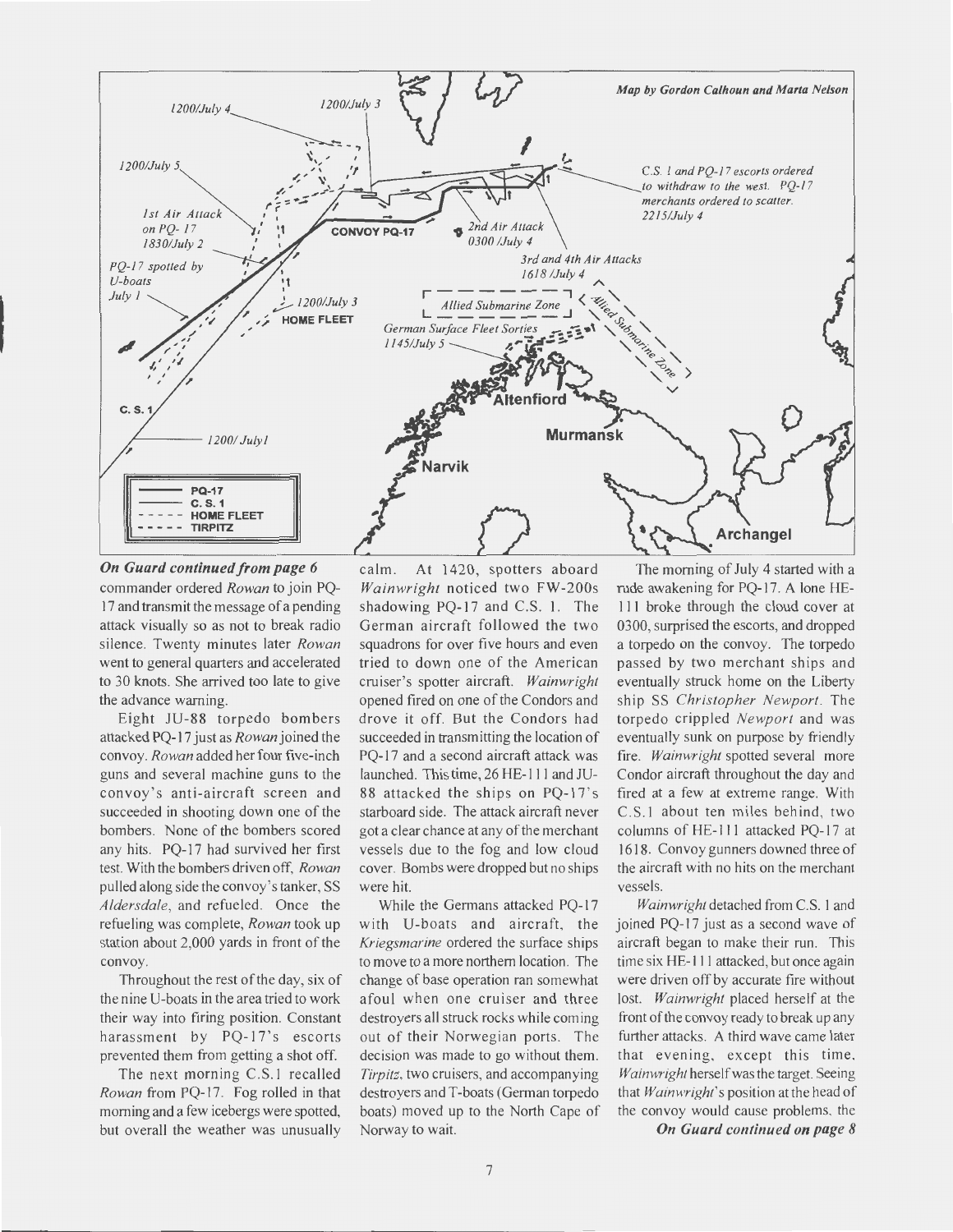#### *On Guard Continued from page* 7

Germans had decided to get rid of the American destroyer. Six bombers broke through the low clouds and released their bombs. *Wainwright* pulled a hard tum to starboard at flank speed to avoid the attack. All bombs missed.

At 1820, the Luftwaffe made one final run. Twenty-five HE-Ill armed with torpedoes approached PQ-17 from both the north and south. *Wainwright* steamed out at 32.5 knots to meet the southern attack head on. She opened fire at long range forcing the pilots to drop torpedoes earlier than they would have liked. Only one plane of the group dropped its torpedo inside *Wainwright's* screen. The planes from the northern approach had more success as they hit the SS *William Hooper,* SS *Navarino,* and the Russian tanker *Azerbaidjan.* The Russian tanker exploded in a huge mushroom cloud, but survived the attack. *William Hooper* and *Navarino* did not survive and their crews abandoned their respective ships.

This was the last attack of the day and the ship crews of PQ-17 thought things were going very well. However, a few hours after this attack, C.S. I received

**To: Commander Cruiser Squadron** 

*Cruiser Force Withdraw to Westward at lligh Speed Owing To Threat From Surface Ships ... Convoy is to Disperse and Proceed to Russian Ports ...*  **Convoy Is To Scatter.** Sighting of German surface

-Order from the First Sea Lord to C.S. 1 vessels. Pound demanded and PQ-17 instructing escorts to withdraw and merchants to scatter, July 4, 1942.

one of the most infamous messages of World War II: "Cruiser Force Withdraw to Westward at High Speed Owing to Threat From Surface Ships-Convoy is to Disperse and Proceed to Russian Ports-Convoy is to Scatter." The order was received with a tremendous amount of shock and disbelief. The campaign was going very well and now they were ordered to abandoned the merchant ships for no apparent reason. Upon confirmation of the order, *Wainwright*  and the *six* British destroyers changed course to 270 degrees, accelerated to 25 knots, and rejoined the cruisers.

•

![](_page_7_Picture_8.jpeg)

*With the American and British escorts ordered west, a lone British merchant vessel is easily picked off by a German U-boat during the latter stages of the PQ-17 operation. (U.S. Navy photo)* 

What had happen was this: British intelligence in London had been monitoring German radio traffic throughout the entire PQ-17 operation. One morning, the German radios went silent for an hour and a half on July 4. The First Sea Lord of the Royal Navy Sir Adm. Dudley Pound noticed this during one of his rare visits to the operations room. He came to the

conclusion that the Germans had gone<br>radio silent and that their surface squadron had sortied out of Norway. The operations officer Cmdr. Thomas Denning disputed the conclusion, pointing out that none of the Allied submarines had a visual that Denning show him proof that the German vessels were still in port.

Denning said he could not produce such evidence. Pound instructed that the order to scatter the convoy be given. He then went back into his office and closed his door. It should be noted that Pound was in poor health at the time of this desicion. He frequently complained of severe headaches which caused him to sit in his office for long periods of time trying to cope with them. He died of a brain tumor one year later.

The German commanders were just as surprised as their American and British counterparts. The Germans frrst suspected that they had sunk an Allied cruiser and that the U-boat and air attacks were more successful than previously reported. Upon receiving reports of *Wainwright*  and the British destroyers withdrawing, the *Tirpitz* squadron received orders to attack on July 5. All U-boats and aircraft in the area were also ordered to attack.

The merchant ships scattered in all different directions, but many did not make it to port. Over the next six days, U-boats and aircraft attacks easily sunk 20 merchant ships. It was of the great massacres of World War II. The German surface vessels came out about 200 miles, but the *Kriegsmarine* began to receive reports of submarines in the area and ordered the squadron back.

In all, 22 ships were sunk out of the 33 ships in PQ-17. Only three were lost under the protection of the convoy system and this can be attributed in large part to the two Norfolk destroyers. Eleven ships made it, including the Russian tanker *Azerbaidjan.* 

The Murmansk convoy route was suspended pending further review. *Rowan* and *Wainwright* cruised south to meet up with Task Force 34 and Operation *Torch.* Latter in the war, *Rowan* would be sunk by German Eboats (a rough equivalent of the American PT boat) off the coast of Italy.

Eight months ago, the museum unveiled "Local History. World Events." as its new tag line. *Wainwright* and *Rowan* are two prime examples of what this phrase means: two small Norfolkbuilt warriors that found themselves in the middle of a historic contest.  $\frac{4b}{2}$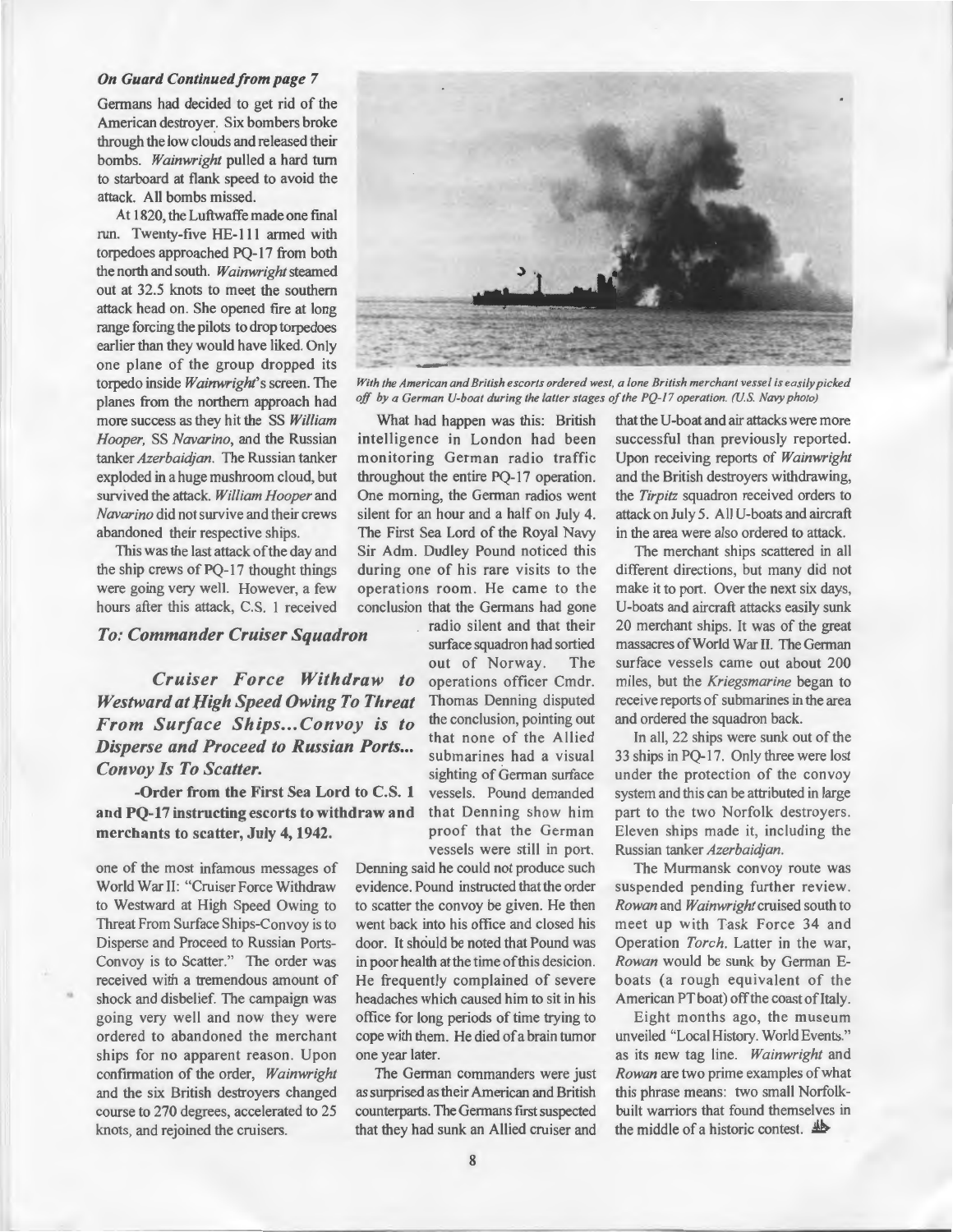![](_page_8_Picture_0.jpeg)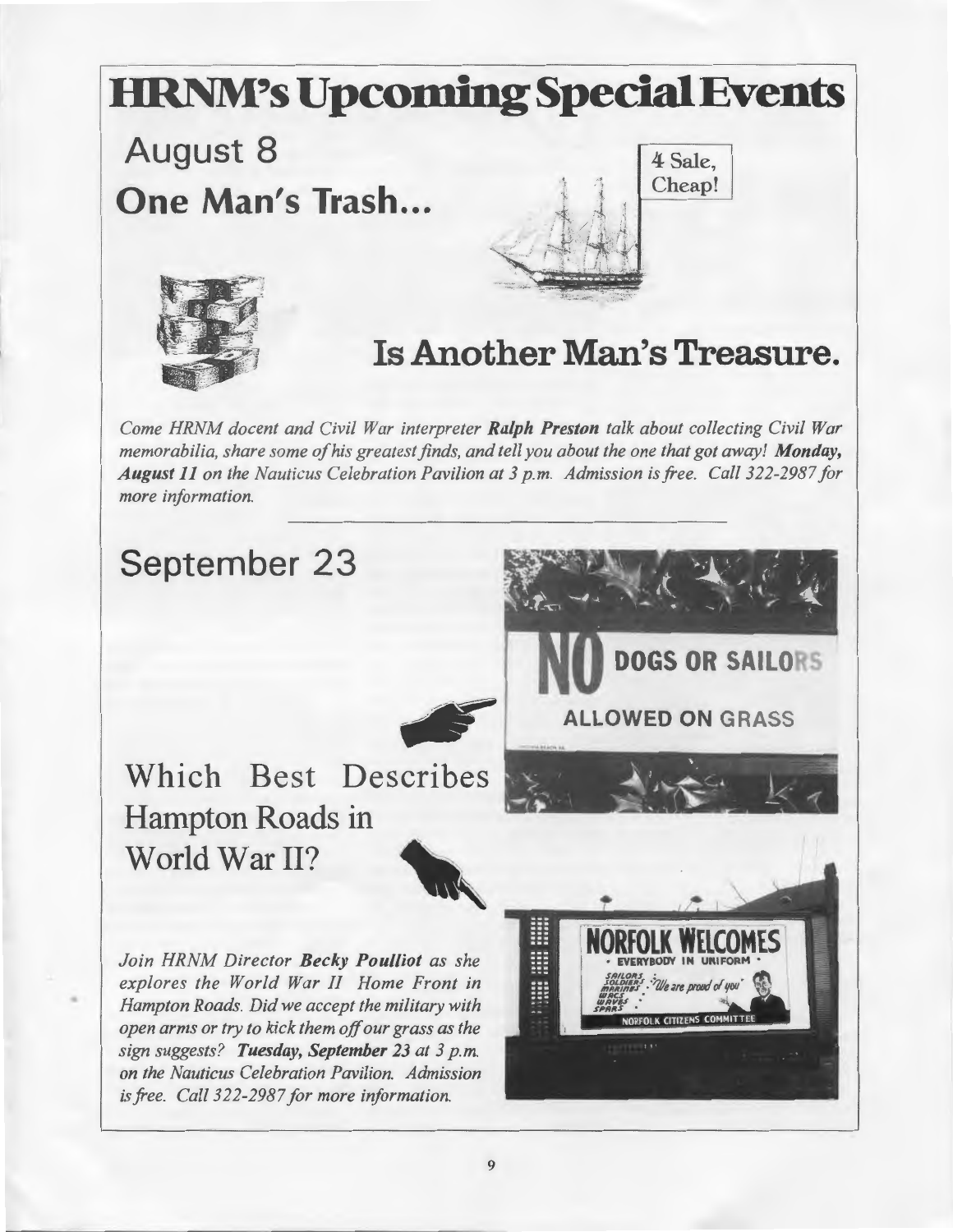![](_page_9_Picture_0.jpeg)

#### *The Name Game*

**T**nstead of the usual "Sage Stumper" **Equestion for this issue, the Sage would** like to propose a different sort of competition. It seems like every time you turn on the television, you see an ad for an award show. Well, the Sage would like to announce the creation of his own award show for the names of U.S. Navy ships. Readers, please respond. Listed below are nine categories. Each category has a general explanation of what the Sage is looking for in that award.

The name must come from a U.S. Navy vessel (or Confederate vessel), past or present. The winner for each category will have his or her name printed in the next issue.

Best Overall Name-The U.S. Navy has used some pretty cool and slick sounding names that just seem to roll off the tongue when you say them.

Most Patriotic-U.S. ships are both symbols and defenders of our freedoms and rights. As a result, some ships have been given a name to reflect our national pride.

Most Confusing-Some ships have had more than one name given to them or have had their name changed several times.

Hardest to Pronounce-Ship names come from all different areas of American civilization. As a result, some are pretty hard to pronounce.

Most Ironic-Some ships are given a name that simply does not match the career or mission of the ship.

•

Most Unlucky-Some ships do not achieve the glory that is sought by every sailor. Some ships are so unlucky we would just rather forget about them.

Most Lucky-On the flip side, some ships could do no wrong no matter how sticky the situation got.

*he Museum Sage* 

*Sage Stumper VI: The Lost Ironclad of Hampton Roads* 

![](_page_9_Picture_13.jpeg)

**The United States Revenue Service cutter Naugatuck. Also referred to as E.A. Stevens, Stevens** Battery, *and* Ironsides. *(HRNM photo of a May 15, 1862* Harper's Weekly *Engraving)* 

The question for this particular<br>stumper was to name the third ironclad brought to Hampton Roads in early 1862 by the U.S. Navy to help contain the ironclad CSS *Virginia.* The answer is the ship that is pictured above. This gunboat is referenced four different ways: *E.A. Stephens, Naugatuck, Stephens Battery,* and *Ironsides.* 

The concept for this vessel dates back to the 1840s when the Stephens brothers proposed a steam-powered ironclad vessel. The U.S. Navy expressed interest in the vessel. The two brothers put their house up as a final guarantee to the Navy that the vessel would be finished and work. This vessel was called the *Stephens Battery.* Unfortunately, the brothers grossly underestimated the cost of the vessel and the available maritime technology. As a result, the vessel was never finished.

With the outbreak of war in 1861. The Stephens brothers saw a chance to build another ironclad. Using their own money they bought a coastal steamer called *Naugatuck.* They tinkered with and modified the vessel and eventually gave it to the U.S. Revenue Service, the forerunner of the Coast Guard, free of charge. The Revenue Service, in turn,

loaned the vessel out to the Navy.

Even though this vessel was referred to as an ironclad by many writers of the day, in turns out that this vessel was not armored. The upper hull of the ship was made of a very thick piece of white cedar, while the lower hull was made of iron. An interesting engineering feature of the vessel was its ability to lower itself three feet in the water using pumps and storage tanks. The Navy must have thought the gunboat to be an ironclad as it was stationed with the ironclads USS *Monitor*  and *Galena* to wait for *Virginia.* 

The vessel arrived in Hampton Roads in April, 1862. *Naugatuck* exchanged shots at long range with *Virginia* on April II , 1862 to no results, and later with the guns of Ft. Darling during the Battle of Drewry's Bluff where its gun accidently exploded during combat. Not very impressed by the vessel, the Navy returned the "ironclad" back to the Revenue Service where it served for twenty years as a revenue cutter. Today, the brothers name is enshrined by the college they founded: The Stephens Insitute of Technology in New Jersey.

Congratulations to Hunt Lewis, Ed Cox, and Jean and Gaylord Lockett for correctly answering the question.

#### *The Sage is Going Global!*

 $\mathbf{W}$  e are proud to announce that the museum's web page is getting a major overhaul. Thanks to Carl Alverson, who heads the Recycling Program at Naval Station Norfolk, we are now able to add many more things to our page.

This include more pictures of the museum gallery, updated information on museum events, and articles and pictures from the current issue of *The Day Book,*  including "The Museum Sage" column.

The address is: http://navalstation.norfolk. va. us/navy .htm I.